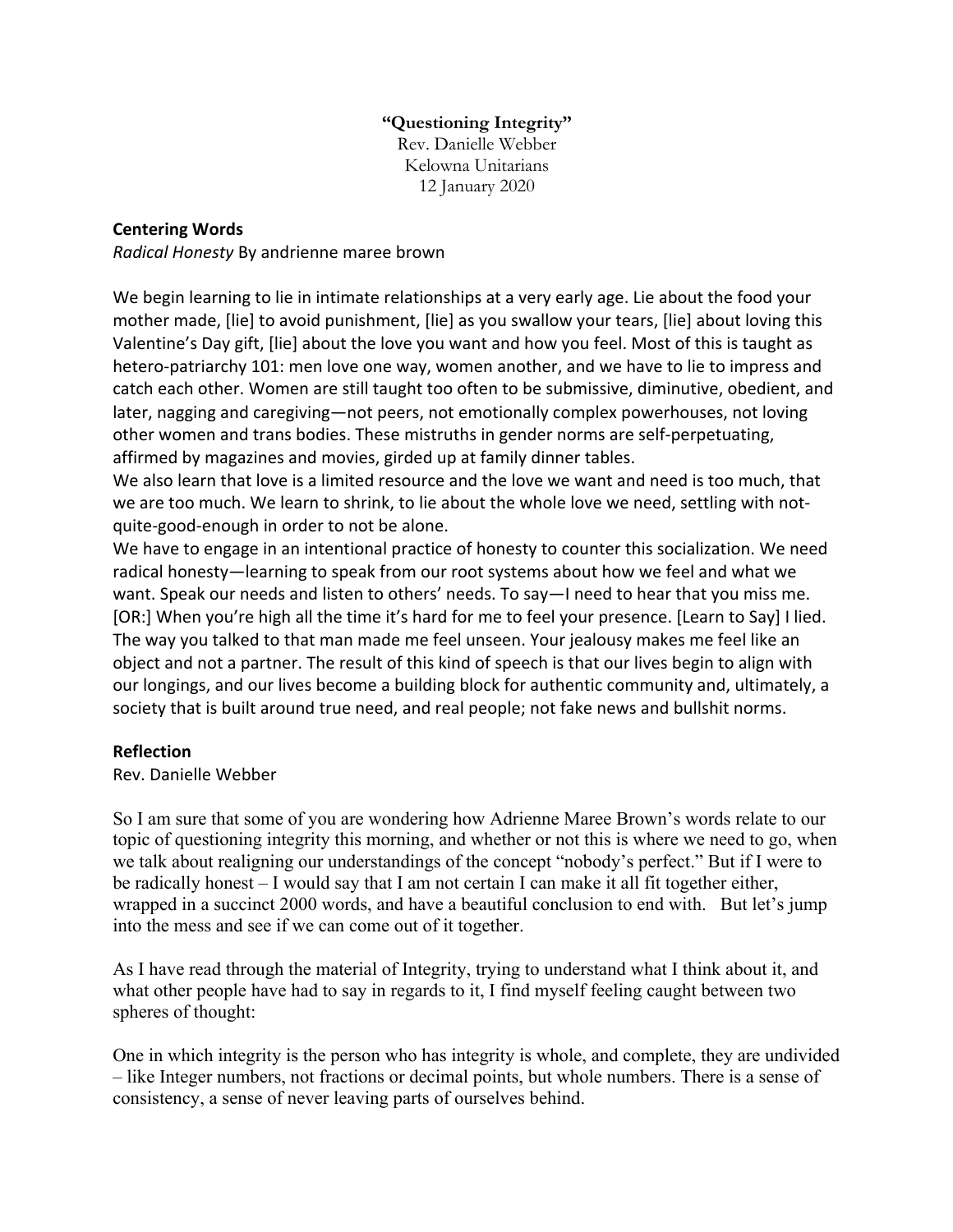The other is one in which the person is honest, a sense of speaking truth about how we think and what we feel. There is a sense of authenticity, and morals, and principles that feels somewhat static, and shiny – like my grandmother's silver.

Both of these spheres don't seem to take into account the flexibility and adaptability that I seek when searching for integrity. For me, integrity needs to meet me where I am at, with my own sense of human-ness, with my own growth, and shrinking, my own openness and closing off of truths. For me, integrity needs to take into account truths from the greater world, and it also needs to dis-regard truths that the world has pushed onto me, like the monkey on my back that I cannot get rid of.

I loved the image of integrity brought forth in our story, the empty pot this morning. I could definitely see my 8 year old self taking back an empty pot to the Emperor. But I can also imagine myself not wanting to go back at all. Feeling a sense of shame, and guilt for not being able to live up to the expectations that were set upon me. Of course I would likely not be able to articulate it. But that is what guilt and shame are, right? Not being able to live up to expectations. Living up to the expectations that the world puts on us, the expectation that society, patriarchy, heteronormativity, puts on us. Much like brown said in her reflection. And even though I have been able to break the mold in so many of the stereotypes placed down upon me: being the bread winner and focusing on work instead of having a family; going into ministry at a young age, instead of having a regular career first; I am not diminutive, or obedient, both statements my parents would agree with. There are areas of my life where I want to fit into the mold, areas where I hate that I am different or unable to slide easily into norm. I want to have better skin, I want to be thin, I want to lose my excess weight, and find time to go to the gym, and stop eating crap food, and I could so easily fall into the never ending cycle of yo-yo diets, and exercise regimes followed up by bought of gluttony, and self-indulgence.

And Yet, somehow ignoring those truths, disregarding that piece of my whole being, and allowing myself to find harmony with the fact that I have bad skin, and I am not going to use outrageous chemicals to treat it, or that yo-yo dieting is really not sustainable or the healthiest for me in the long term, feels more integral then allowing myself that wholeness. Ignoring some truths, and allowing myself to challenge others, brings me to this sense of integrity. Finding my balance, and knowing how much I can manage and what I need to let go allows me to find integrity. Floating somewhere in between these two spheres, one of wholeness and the other of truth, and completely disregarding static formula of both, allows me to find my integrity.

One of our famous Unitarian writers – Henry David Thoreau – speaks to this idea of integrity in his book Waldon: Life in the Woods. We quote him in the back of our grey hymnal – a responsive reading, here is what he says:

I went to the woods because I wished to live deliberately, to front only the essential facts of life, and see if I could not learn what it had to teach, and not, when I came to die, discover that I had not lived. I did not wish to live what was not life, living is so dear; nor did I wish to practice resignation, unless it was quite necessary. I wanted to live deep and suck out all the marrow of life, to live so sturdily and Spartan-like as to put to rout all that was not life to cut a broad swath and shave close, to drive life into a corner, and reduce it to its lowest terms, and if it proved to be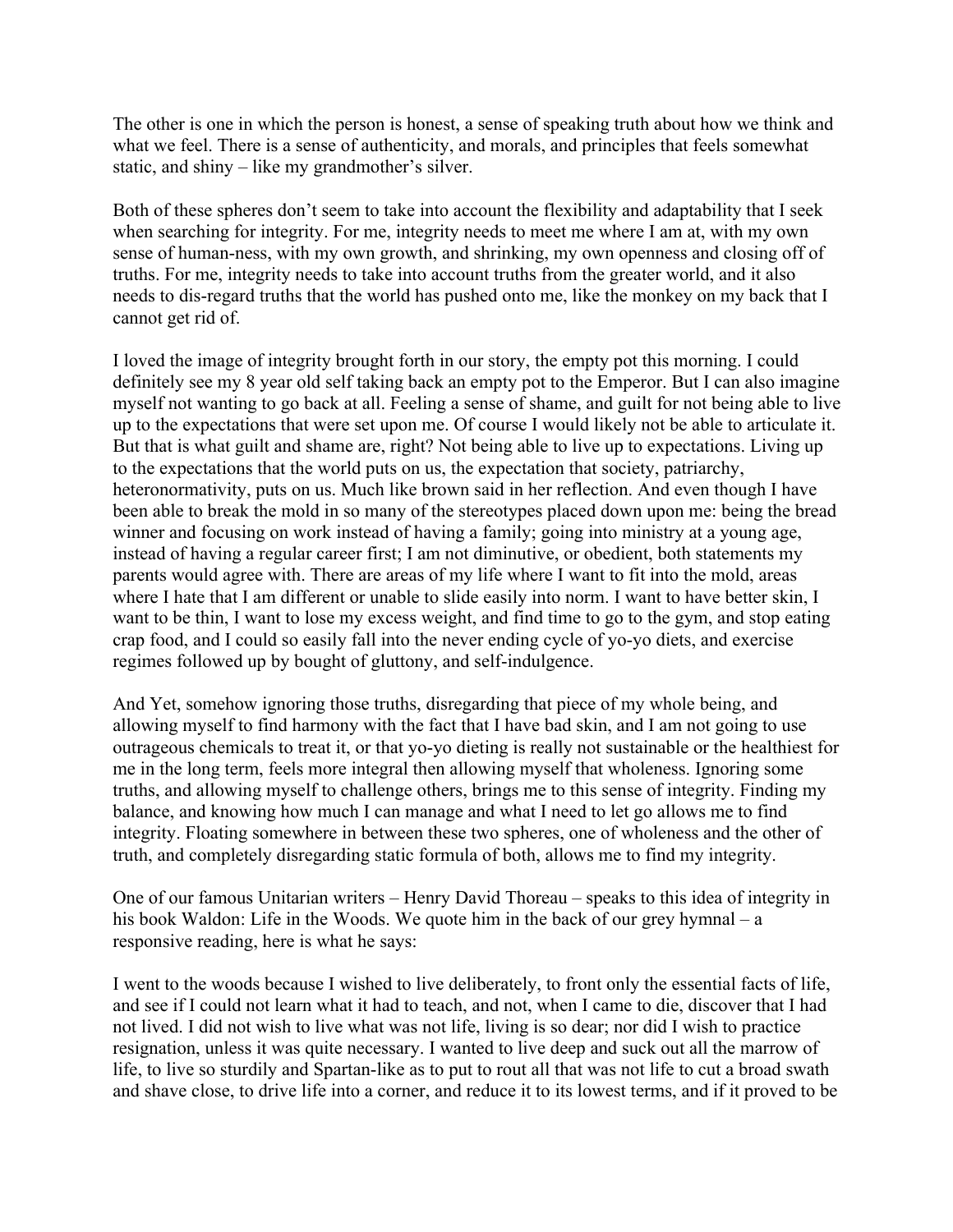mean, why then to get the whole and genuine meanness of it, and publish its meanness to the world; or if it were sublime, to know it by experience, and be able to give a true account of it in my next excursion.

Thoreau spent over 2 years living, predominantly self-sustained, in his little cottage, with his large garden in upper-state Massachusetts. He went there in order to live deliberately. This time has been called by many, and even by Thoreau as a time of Social Experiment, an attempt at spiritual discovery, and a personal declaration of independence. Filled with allegory and contemplation of a better life, Thoreau criticizes what he sees as a desperate existence, one that he sees most of his contemporaries living. Not only does he criticize society, and it's culture of consumerism, materialism and the destruction of nature; But he attempts to and writes about a life that engages the opposites of these cultural norms: by building his own house, and producing most of his food. And having very little materials to satisfy his wandering mind, but being content with writing and reading materials. The story of Walden is that of a man's life when he attempts to live the values that he holds highest. He states that in order to live deliberately he must have self-reliance, and be able to manage on his own. Although as I read through this book I recognize many instances when he is clearly not self-reliant, and indeed is in great need of his family and friends. Thoreau required the support of wealthy benefactor in Ralph Waldo Emerson, his mother would bring him sandwiches and take home his laundry. Although that excerpt makes it seem as though Thoreau was isolated and held off from the rest of society by the words that are written down, in reality he was a 20 minute walk from his family's house, in Concord Mass. He refused to admit, in writing anyway, how necessary it was for connection, and how self-reliance doesn't always work out that way.

One of Thoreau's contemporaries was Theodore Parker, the author of the words from our first hymn Be Ours a Religion also had some interesting tangles with integrity. Theodore Parker is famously known throughout Unitarian Universalist communities for being the Father of Transcendentalism – a philosophy that merged intellectualism and spirituality, he was one of the first Unitarian Ministers to deny that the Bible had any miraculous authority and he declared it to be full of myths. He was also known to be an abolitionist, it was said about him that he would help escaped slaves, by allowing them to stay in his home, he was said to have written his sermons with a loaded pistol on his writing desk, in order to keep safe his charges. And yet, even though he went to such great lengths, there is plenty of evidence, both in his writing, and in the many actions he took while alive, that Parker was a white-supremist, and believed that racial science supported his understanding of the superiority of the Caucasian race.

Although I recognize that these are two drastically different ways to be incongruent with one's life, or perhaps out of integrity with oneself, it does help us to go back to this idea that integrity is not a static concept, that integrity is an every shifting and changing concept that cannot be pinned down to one time or space. If we can hold these two men up as beacons to the history of our faith tradition, if we can believe that both Thoreau and Parker were monumental for our faith, and recognize that they fell short of their ideals, that they fall short of our own ideals, can we still believe that they have integrity?

Similarly for me, I know that when I was in an abusive relationships I was ready to go to bat for my husband. I was willing to cut off ties with people who said he was hurting me, that I had